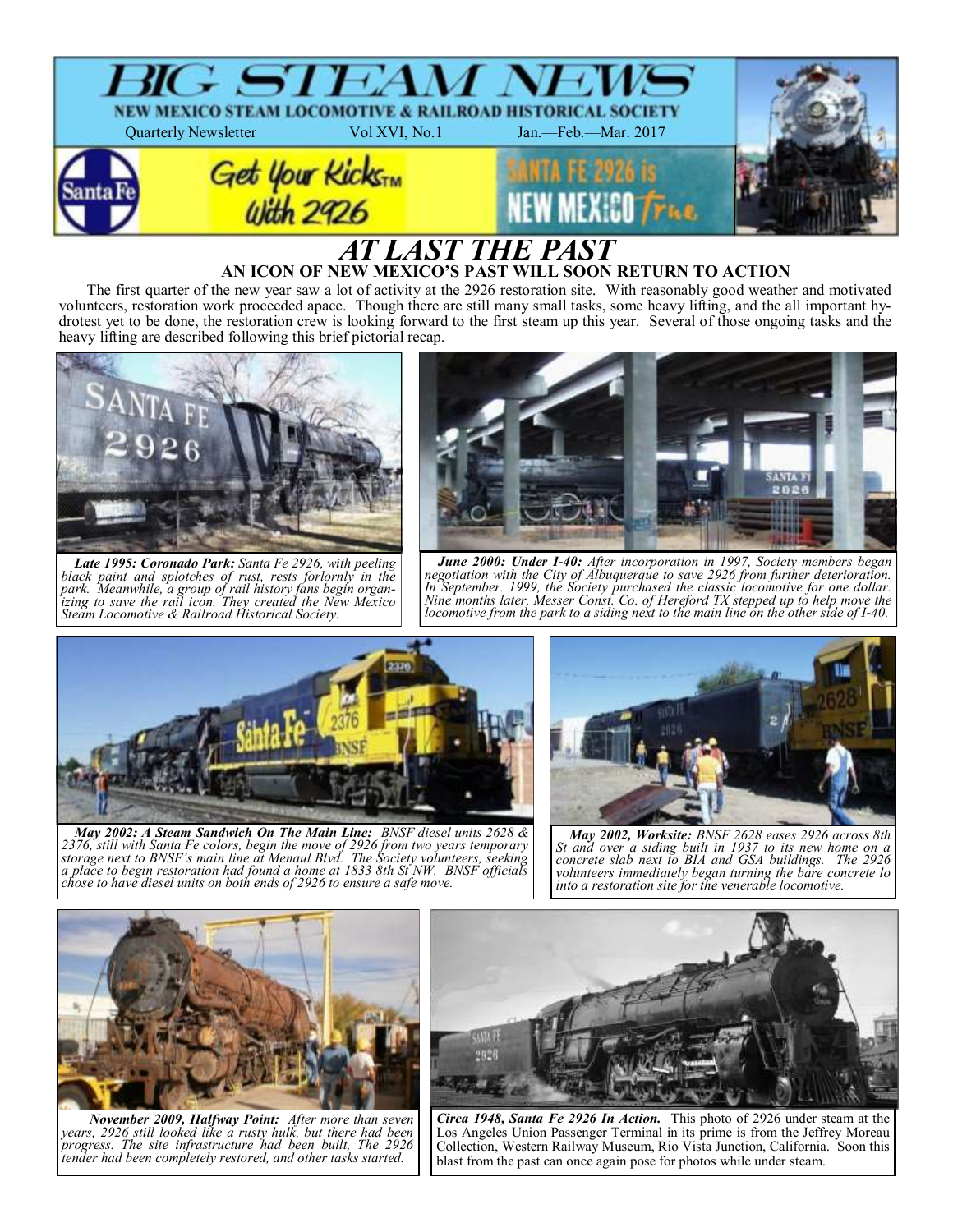# M**YRIAD SMALL TASKS, MILESTONE EVENTS, AND STILL SOME HEAVY LIFTING**

# **SMALL TASKS: Lots Of Time Consuming Small Tasks**

On site activity during the first three months of 2017 consisted of a seemingly unending list of small tasks. Many of them may have appeared at first glance to be routine pipefitting, electrical, painting, and installation work However, they were often anything but routine. All those pipes, fittings, and related brackets that were removed years ago were pulled from storage to be reinstalled. Some required only cleaning and painting. Others were badly corroded, and required replacement. That meant making new brackets, acquiring new piping, and then bending and fitting it into places that were becoming increasingly tight. Likewise for the electrical components related to brakes, lighting, and safety issues. Much of that work related to current operational and safety requirements that didn't exist when the locomotive was built. The following pictures offer a very limited depiction of those tasks. Many more work pictures—literally hundreds—can be viewed on the internet at web site [www.2926.us](mailto:www.2926.us) under PHOTOS.







### **Pipes, Pipes—**

Rigid pipes too corroded to reinstall were replaced. That meant accurate measurement, purchase of new pipe, threading and bending it to original shape, (left) and then wrapping it with insulation (right) before installing it on the locomotive.

This whole process might look simple. Maybe it was to the skilled volunteer pipe fitters, but it was very time consuming.

# **—More Pipes,**

Then there were lots of flexible pipes of various lengths. Many were associated with required components that did not exist when the 2926 was built.

Much of the flexible piping is shown under the right side of the cab, (left). The blue tags indicate that the connections are done. Electrical connections are made at the rear of the cab. (right)

#### **And Tight Spaces**

Right, super welder Danny works away inside the firebox . Left, only one of Martin's hands is visible as he and Paul check flexible line fittings.

Below left, Ken works on a pipefitting in a tight space under the cab. Center, a barely visible volunteer is hiding behind some pipes inside the trailing truck assembly. Right, it is Ward working on some pipes.











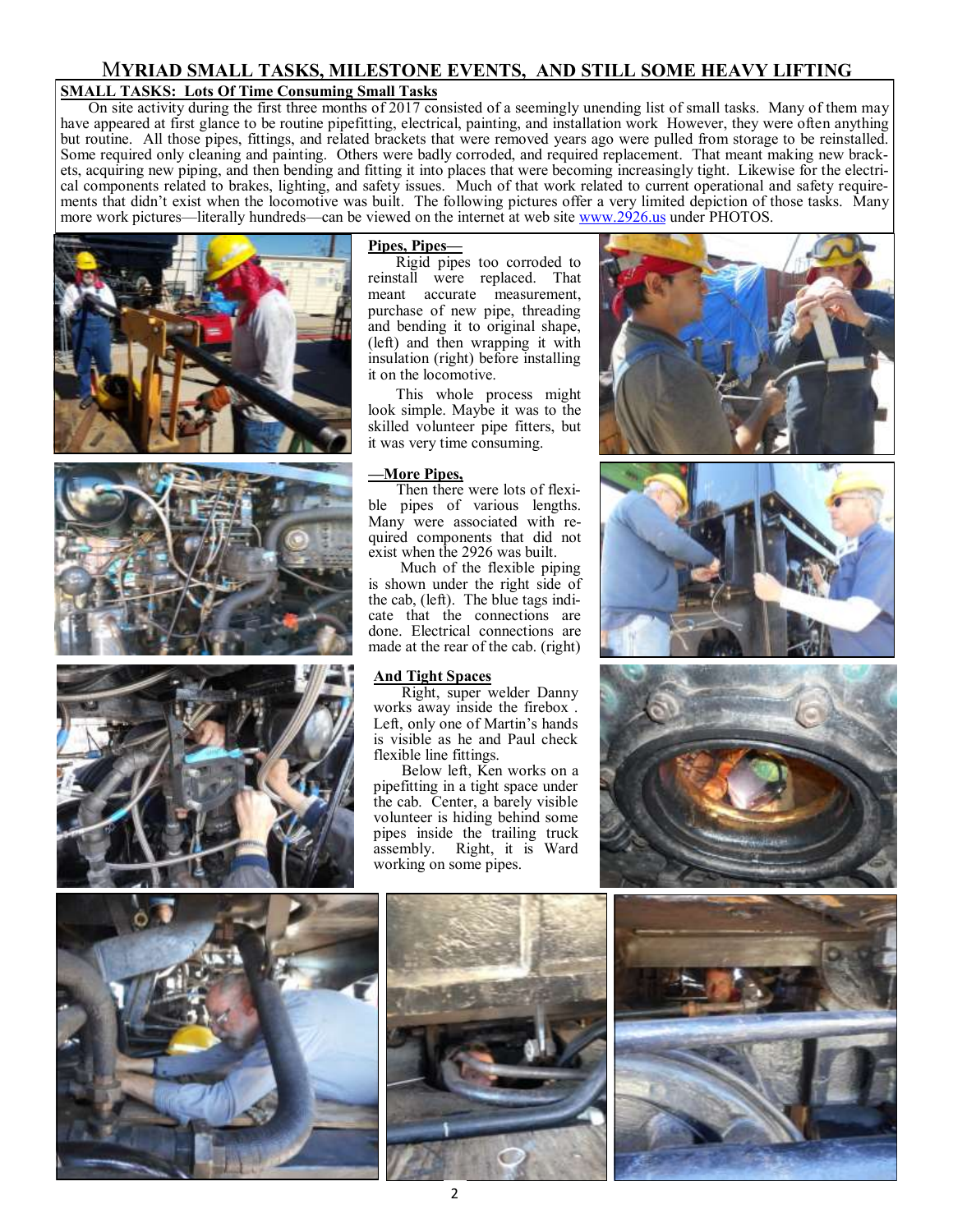#### **MILESTONE EVENTS: Superheater Tubes**

There are many stages of the Santa Fe 2926 restoration project that are of such significance that in the view of the volunteers, they represent a milestone on the way to a fully operating big steam locomotive. One such task is now complete. That is the rebuilding and testing of the superheater pipe bundles. This might have been considered a routine task when the Santa Fe Backshops were available. Now, with volunteer crew members working outside in heat or cold, using 'design-and-build-as-you go' equipment, it is anything but routine. For many months, welder Carlos and his superheater pipe crew have been working toward the time they could announce, "Task complete, superheater bundles are ready to install". That announcement came in mid February.

- Briefly, the superheater pipe task included the following:
- 1. **Getting Started:** Starting in late 2007, the superheater bundles were pulled from the flue tubes and out through the smokebox. The bundles were separated and the straight sections cut from the curved header sections that have a beveled manifold fitting. The straight sections were scrapped, and the curved header sections were saved for reuse. The header sections were cleaned, and the beveled manifold ends were honed. They were than stored for reuse. Photos 1-5 below.



**2. Acquiring new pipes and related fittings, then preparing them for assembly:** By late 2009, new pipe and fittings had arrived and were stored on site (Photo 6 below). The straight sections of pipe were trimmed to proper length, and swaged on one end. Purchase of swaging equipment or having it contracted were both expensive. The volunteer crew, led by Dave V. set to work and designed a swaging device. Photo 7 depicts the swaging equipment in use. The straight sections of pipe were ready for Carlos and his welding crew to begin work, pairing them on the firebox end and fitting them to the headers on the other.





**Fittings On Old And New Pipe Pair:**  The pipes, inserted and welded into cast return fittings are connected in pairs at the firebox end and stabilized by metal clips. All straight sections, between the return and the header (about 20 feet) were replaced along with returns and clips..

# 3. **Assembly, welding, and hydrotest:**

Once all parts were on hand, and swaging was complete, the volunteer superheater pipe team built an assembly station. The station was a metal table with an array of brackets and clamps. A weather protection canopy was erected, and the assembly began.

Week after week, Carlos and his superheater team spent work sessions at the assembly table. The pipes were connected into pairs on the firebox end with the cast return fittings. The swaged end of each pair was then welded to the header pipes. The pairs were than assembled into the bundles pictured in Photo 10. Altogether, the superheater team assembled the complex bundles using 880 welds, finishing in mid 2015.

The final step was hydrotesting the pipe bundles. It was back to the drawing board to modify the assembly table for the hydrotest. The table is depicted in Photo 11, with the final pipe bundle in place for testing.

The tests revealed only two welds with minor leaks. They were in original welds on the headers, and were corrected.

Carlos then announced, **"The bundles are ready to install".**



*(Milestones continued, Page 4)*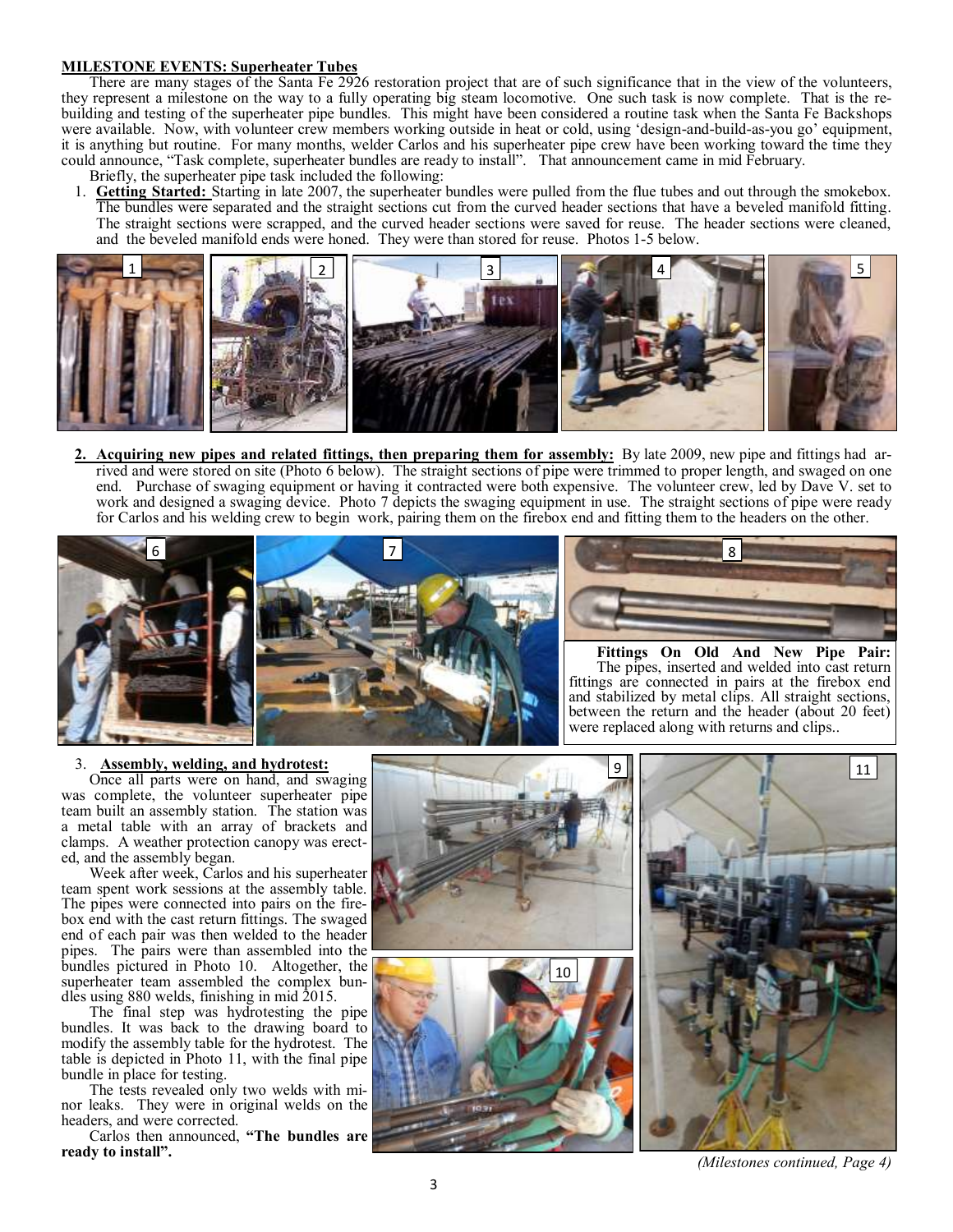#### *(Milestones, continued)*

#### **Insulation and Jacketing**

One task just recently underway most certainly could be called a milestone, at least visibly. That is the production and installation of the locomotive's jacketing. From a technical standpoint, when all mechanical tasks are complete, 2926 might be considered operational. However, it will not look as it did when new until the insulation and sheet metal jacketing are in place.

The insulation arrived on site the first day in February, (Photo 1) and was placed in storage until the sheet metal jacketing is replicated and ready to install. When the locomotive was in service, jacketing replacement would have meant simply calling the sheet metal shop with a part number. Today, it means manufacturing new components.



The original jacketing was stored when removed to be used as patterns for making new jacketing. Some pieces of the old jacketing were too rotten to be used as patterns, (Photo 2). Replacing those will require a lot of measuring, bending and fitting before final cutting.

 $2/1/2017$ : Insulation to be stalled under jacketing arrives on site. Insulation costwas covered by a \$4,000 grant from the NRHS.



**Sheet Metal Puzzle:** When the original jacketing panels were recovered from storage, it became obvious that the volunteer crew faced a serious challenge in production of new ones. It was somewhat like trying to assemble a jigsaw puzzle with pieces missing or severely damaged—but on a major scale. Some panels could be sent directly to a sheet metal shop and used as patterns for replication, but many were too far gone to even use as patterns. The solution was to use cardboard sheets and create patterns. That meant sorting the old panels to determine those that could used. Those that could not be reused required the production of cardboard patterns. There was a lot of calculating, measuring, marking and cutting before the volunteer produced cardboard patterns could be sent to the sheet metal shop. The newly fabricated panels produced from the cardboard patterns are then double checked, and trimmed to fit if necessary. Those steps are depicted in photos 2 thru 5 above.

#### **HEAVY LIFTING:**

Heavy can be a relative term. In working on 2926, it often seems that virtually every task requires some heavy lifting, but there are different levels.

First there is **very** heavy lifting where outside help is necessary. In that case, someone like Messer Construction or Crane Services must be called, (Photo 6).

There is a lot of relatively heavy lifting that can be done with small cranes, forklifts, and related on-site equipment. And then there is lifting that just requires a lot of volunteer muscle power.

There are two remaining lifting tasks that do not involve a call for help, but they do require on-site equipment and lots of muscle power.

#### **Superheater Pipe Reinsertion.**



**Really Heavy Lifting, Sept. 2007:** Two large cranes were required to reassemble the 2926 tender lifting the trucks onto the track, lifting the tender body onto the trucks, and then lifting the fuel bunker and dropping it into place on the tender body.

**Superheater Removal 2007:** Reinsertion of the superheater pipes is a reversal of this process. In addition to lots of muscle power, it will require careful precision. It will be much cleaner than the removal.

The superheater reinsertion task will require both forklifts and muscle power. All of those bundles that were recently pressure tested and set aside under cover must be reinserted into the flue tubes. Each bundle will require a number of volunteers. At more than twenty feet long, they are not just heavy, but also unwieldy.

Without the long gone infrastructure of the Santa Fe Backshops, the restoration crew must improvise. A long scaffold will be set up in front locomotive at the level of the firebox. Forklifts or small cranes will be used to lift each bundle onto the scaffold. A number of volunteers working atop the scaffold will then insert the superheater pipes. This is more than just a lifting task. It also requires careful, orderly insertion, and proper bolting in place. Without all the soot in removal, it will be cleaner.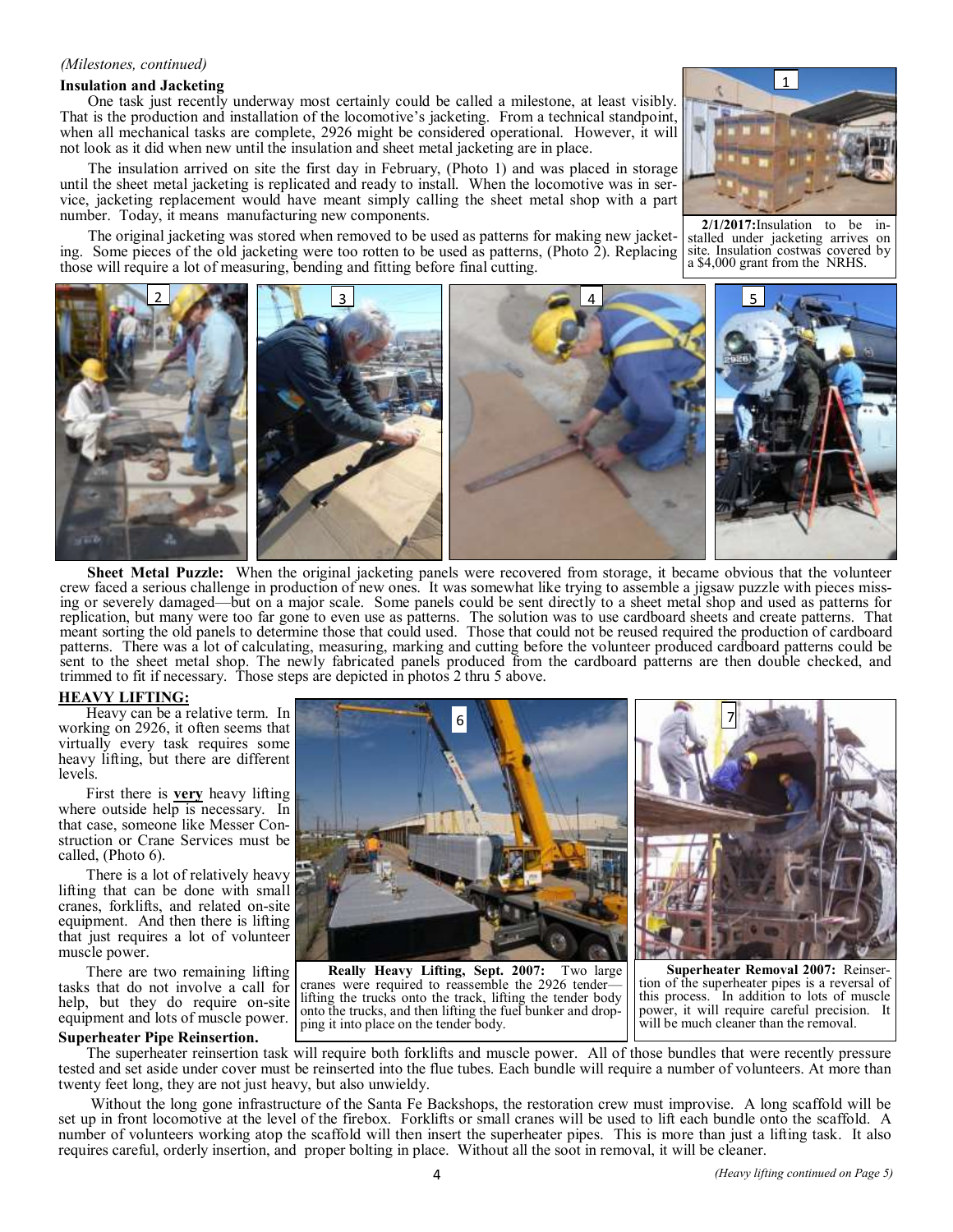

*James Burke Rail Historian Extraordinaire: In the picture above, Jim is pictured in front of a painting by Jeff Ellingson of Burke's favorite engine, the 473 steaming past Burke's Curve between Durango and Silverton.*



*The Iron Horse & I: This photo depicts the cover of Jim Burke's two volume rail history at left. At right is a typical two page spread from Volume I. The full page picture of Santa Fe 2906 is followed on the second page by Jim's description of his encounter with an older sibling of 2926. Throughout both volumes, Jim's amazing penmanship is used exclusively to narrate his many experiences with steam locomotives.* 

### SANTA FE 2926 LOST A FRIEND

James Burke, a truly unusual rail historian, and a long time friend of Santa Fe 2926 and its volunteer crew passed away in the early morning hours of April 20. Jim was more than just a historian documenting incidents he had researched in some library or museum. He experienced the history he wrote about, and documented it in unusual fashion with his amazing penmanship.

Jim was eleven years old in 1944 when his family moved from the farm to the city. The 'city' was the small town of Climax Kansas, on a branch line of the Santa Fe Railway. He discovered the local depot, began 'loafing' there, and to repeat an old adage, "The rest is history'.

Starting by shooting pictures of locomotives with his sister's Kodak Brownie camera, Jim kept shooting with any camera he had available at the time, as he encountered steam locomotives everywhere he traveled.

Sixty some years later, Jim dropped by the 2926 site to visit with a locomotive that he knew well when it was still in operation. During those years, Jim's close relationship with steam locomotives had continued. In Jim's own words, that relationship included: "A kid shooting photos along a Kansas branch line, a half-baked teenage hobo, and eventually an engineman working for the railroad."

In that statement, Jim is being modest about his background. The 'kid and hobo' part is true. However, there is more to Jim's story. During the Korean war, he was a helicopter crew chief. He then received a mechanical engineering degree from Kansas State University. With the degree and an intense interest in power generation especially steam—he entered the corporate world.

He worked for companies like Pacific Gas and Electric, Bechtel Corp., and San Diego based Ahlstrom Pyropower. It was while at the latter where he met his wife Kathryn. Anywhere such work took him, he had a camera, and captured steam locomotive activity. When he and Kathryn settled in Colorado and became involved in San Juan Publishing, he finally began to publish the history of his lifelong love of steam locomotives.

During the visit to the restoration site, Jim related his encounters with 2926 when the venerable locomotive was in operation. He encountered it both as a teenage hobo and as an engineman in the fireman's seat.

Following the visit, Jim 'adopted' 2926 and the volunteer crew, and remained a strong supporter. He donated many sets of 'The Iron Horse  $\&$  I" to be sold by NMSLRHS to raise money for the restoration.

Jim described The Iron Horse & I as "—the only railroad books ever written". After all, the text in all those other books about railroads was typeset in print. In Jim's books, the narrative accompanying all the many photos he shot was *written*—in his beautiful handwriting.

Coincidentally, the last three sets of The Iron Horse & I at the restoration site were just sold a couple of weeks ago. Kathryn has said there are a few sets left that she will send to NMSLRHS.

Jim Burke was truly a great rail historian, and a good friend of 2926. Jim and his great stories of the golden age of steam will be missed by the 2926 crew.—*Editor*

# **TRIBUTE TO JAMES BURKE**

There will be a tribute to James Burke in Silverton Colorado on May 6th 2017. That date is "First Train Day" for the Durango-Silverton scenic railway, when the regular excursions extend into Silverton for the start of summer season.

Jim enjoyed meeting the First Train of the season in Silverton. He did not want a typical 'service' in passing. Thus, the tribute in Silverton will celebrate Jim's favorite engine (No. 473), and his favorite place, 'Burkes Curve' so named by his friends.

No. 473 has been in the shop. The railway crew is trying to get it put together in time for the tribute. But whether it is 473 or another engine, the crew will blow the whistle as they come up through the canyon past 'Burke's Curve'.

Upon arrival in Silverton, Jim's friends and fans will go to Handlebars, Jim's favorite place to have a burger and a beer. Any of Jim's friends and fans of his unique stories are invited to join in the tribute.